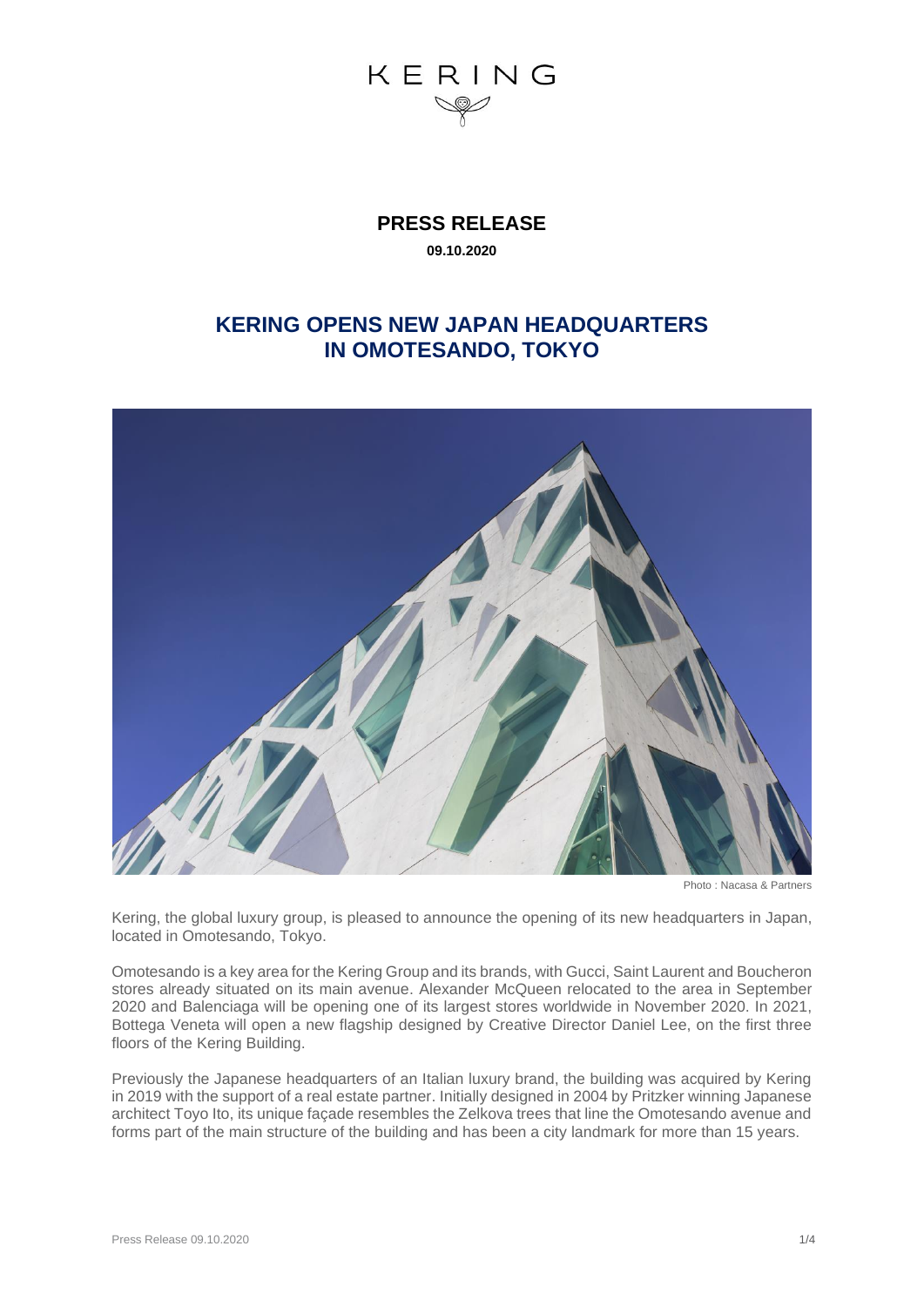## KERING

Kering's new place in Japan is more than just an office building: it represents the Group's vision and philosophy. The name Kering, pronounced 'caring', reflects how the Group sees its relationship with its Houses, employees, customers, and stakeholders in general – as well as with the environment. In the dialect from France's Brittany region, where the Group has its historical roots, '*ker'* means 'home' or 'a place to live'.



In the new Kering Japan building, four floors are devoted to office space, with the interior designed by architect Fara Taraie creating a welcoming environment. By incorporating elements of nature into the design concept, the space feels like a truly "Japanese home" for the Kering Group. *"It's where European and Japanese cultures cross paths, and where Japanese heritage meets modernity. It's a meeting place for these different elements and where they all come together"* says Taraie upon creating this unique space. Neutral colors and traditional Japanese interior features, such as *Shoji* (sliding wooden panels with paper) and *Engawa* (passageways) are all part of the design approach, along with the use of natural and recycled materials, while PVC is completely absent for sustainability reasons. Artworks by female Japanese artists have been placed around the office area, reflecting Kering's worldwide commitment to supporting women in the arts and culture, namely through the *Women In Motion* program.

Along with the office areas, the building also has a dedicated space on the  $6<sup>th</sup>$  floor, where Kering and its Houses will be able to host a range of events, such as *Women In Motion* talks and Sustainability events. First up will be a *Women In Motion* talk with Japanese female movie director, Naomi Kawase, celebrating the release of her new film *True Mothers*, with leading actress Hiromi Nagasaku, and leading actor Arata Iura. The event will be broadcasted on Kering's official website and YouTube channel.

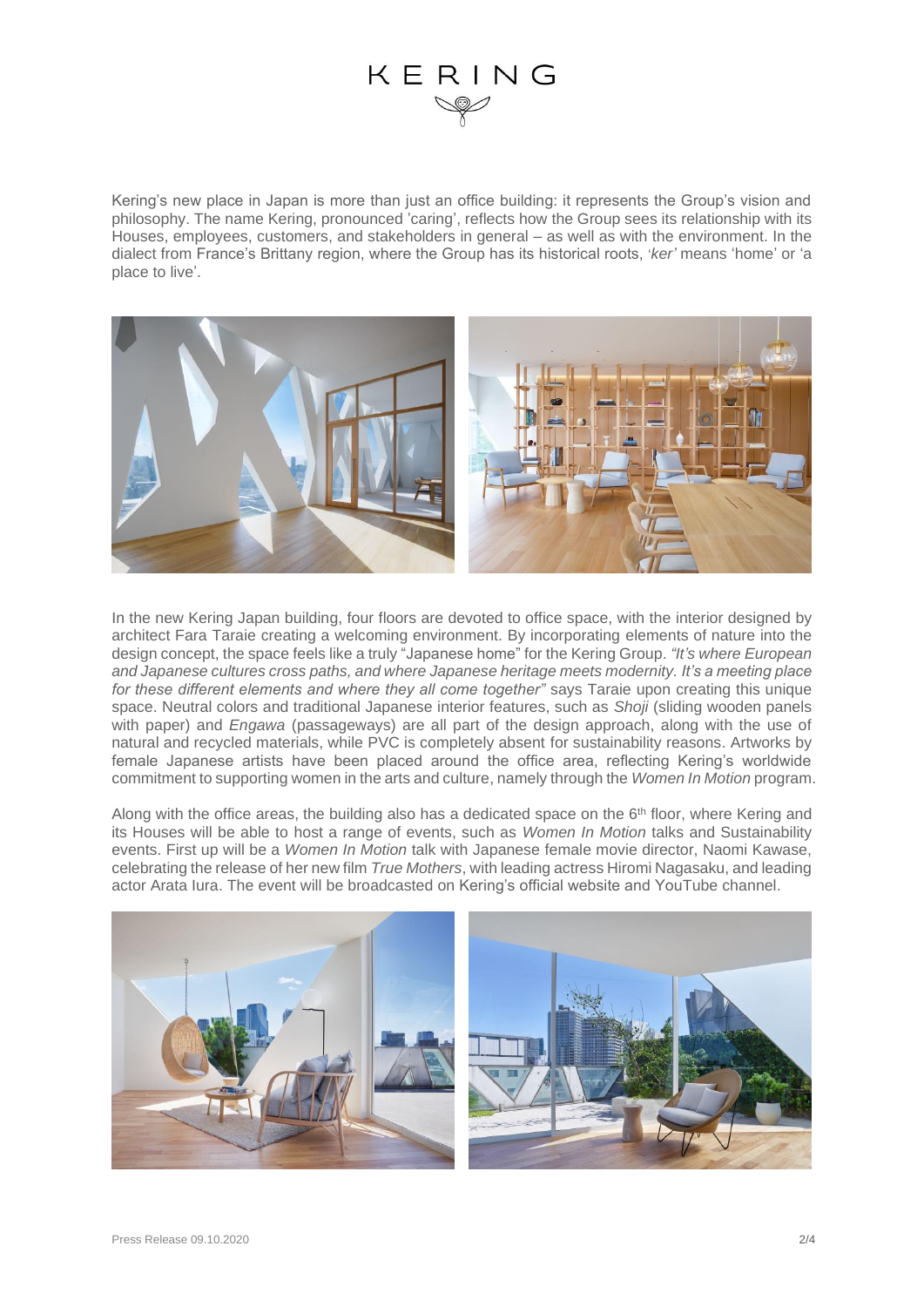### KERING



The rooftop terrace on the seventh floor is a space surrounded by nature. *"Inspired by Kering's iconic owl, I designed a 'nest' that a bird might have created on top of the building",* says architect Taraie. This beautiful terrace, with its panoramic view of Omotesando, also embraces the nest theme in the choice of furniture, with egg-shaped chairs. The space is home to seasonal plants and flowers that are popular in both Japan and France, such as the lavenders that can also be seen in the beautiful gardens of Kering's Paris headquarters in the former Laennec Hospital, built in the 17th century. This is a rooftop terrace where you can feel close to nature, within a unique space that has been created to feel like a Japanese home. It's also where a community will be formed organically among the people nesting there.

*"We are very proud of our new headquarters in Japan, a historic and strategic country for the Group and its Houses. We want this place to be more than offices. Reflecting who we are as a luxury Group, this unique building is a place for creativity. Here, in this iconic building, we hope not only to welcome our visitors, but also to create a spirit of inspiration, audacity and innovation, and to showcase both our vision and our expertise."*

François-Henri Pinault, Chairman and Chief Executive Officer